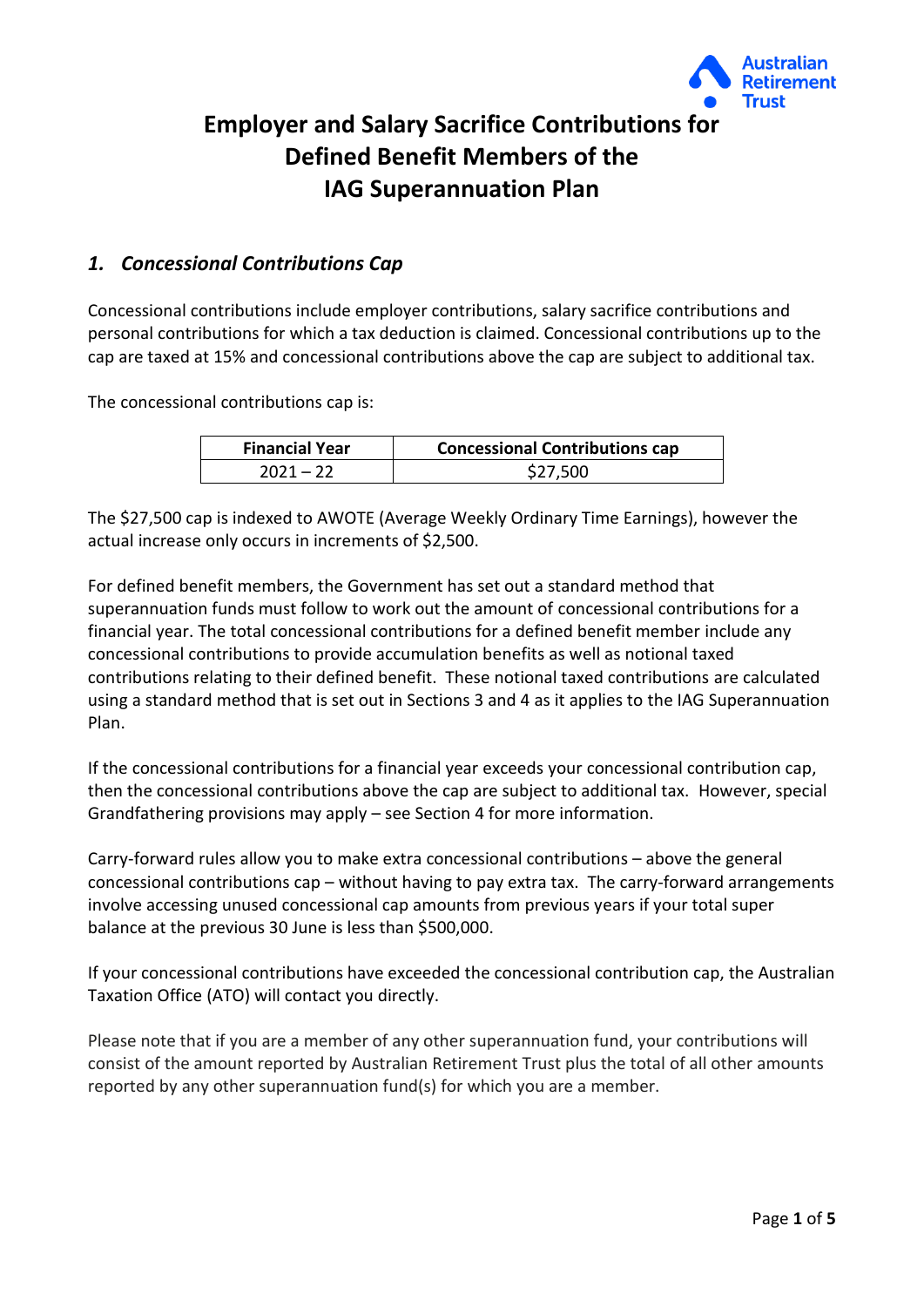

## *2. Additional Tax Where Income Exceeds \$250,000 – The Division 293 Tax*

If your income including before-tax (concessional) contributions is over \$250,000, an additional 15% tax will apply to some or all of these contributions. Please refer to the ATO website for the definition of income.

The ATO is responsible for assessing liability for this tax, based on a member's personal income tax returns and contribution information provided by superannuation funds. ATO assessments relating to this tax refer to it as 'Division 293 Tax'.

For defined benefit members, the standard method for calculating total concessional contributions for a financial year for the IAG Superannuation Plan is as set out in Section 3.

Please note that if you are a member of any other superannuation fund, your contributions will consist of the amount reported by Australian Retirement Trust plus the total of all other amounts reported by any other superannuation fund(s) for which you are a member.

Where a defined benefit member is subject to a Division 293 Tax assessment, then payment of that part of their liability will be deferred until the defined benefit becomes payable.

If this additional tax applies to you, the ATO will contact you directly.

## *3. Total Concessional Contributions for Defined Benefit Members*

The standard method for calculating the total concessional contributions for a defined benefit member for a financial year is the sum of items A and B below:

#### *A. Notional Taxed Contributions*

The amount is calculated as:

**(Contribution Rate x Salary)** 

**less**

#### **(1.2 x Dollar value of Member After-Tax Contributions)**

Where:

**Contribution Rate** is the rate for the benefit category set out below.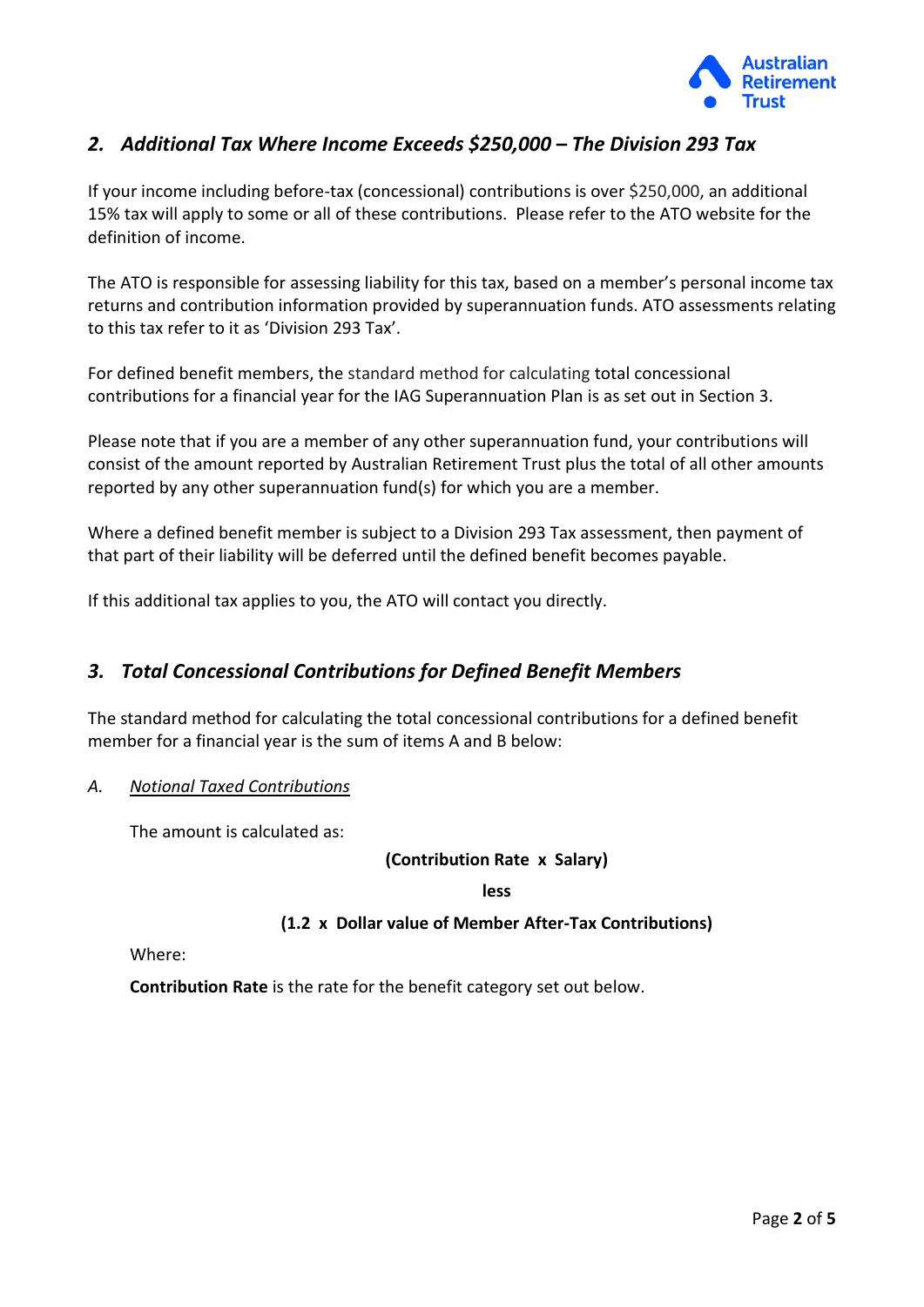

| <b>Description of the Benefit Category</b>                       | <b>Contribution</b><br>Rate |
|------------------------------------------------------------------|-----------------------------|
| DB Category A5A Ex-NRMA 5% member contribution rate<br>After-tax | 16.8%                       |
| DB Category A5 Ex-NRMA 5% member contribution rate<br>Before-tax | 15.6%                       |
| DB Category A3A Ex-NRMA 3% member contribution rate<br>After-tax | 13.2%                       |
| DB Category A3 Ex-NRMA 3% member contribution rate<br>Before-tax | 13.2%                       |
| DB Category A0 Ex-NRMA Non-contributory                          | 9.6%                        |
| Category C Ex-CGU                                                | 10.8%                       |
| Category D Ex-CGU VACC-D 1.67% accrual                           | 10.8%                       |
| Category B Ex-RACV                                               | 15.6%                       |
| Individual members of Ex-SGIO                                    |                             |
| Categories E3 - Accrual rate 12%                                 | 13.2%                       |
| Category E5 Accrual rate 20%                                     | 14.4%                       |

**Salary** is the member's annual superannuation salary on 1 July at the beginning of each financial year.

*Member After-Tax Contributions* is the amount of member's compulsory after-tax contributions for the defined benefit.

#### **Notes**

- a. Where the compulsory member contribution is made by salary sacrifice there is no deduction from the formula in item A. above as these are incorporated into the Contribution Rate.
- b. For part-time members, the calculation is done on a pro-rata basis.
- c. For a member who leaves the plan during the financial year, the calculation is done on a pro-rata basis.
- d. Where a defined benefit is increased above the benefits provided in the Plan's rules, an additional concessional contribution may be reported to the Tax Office as a concessional contribution amount.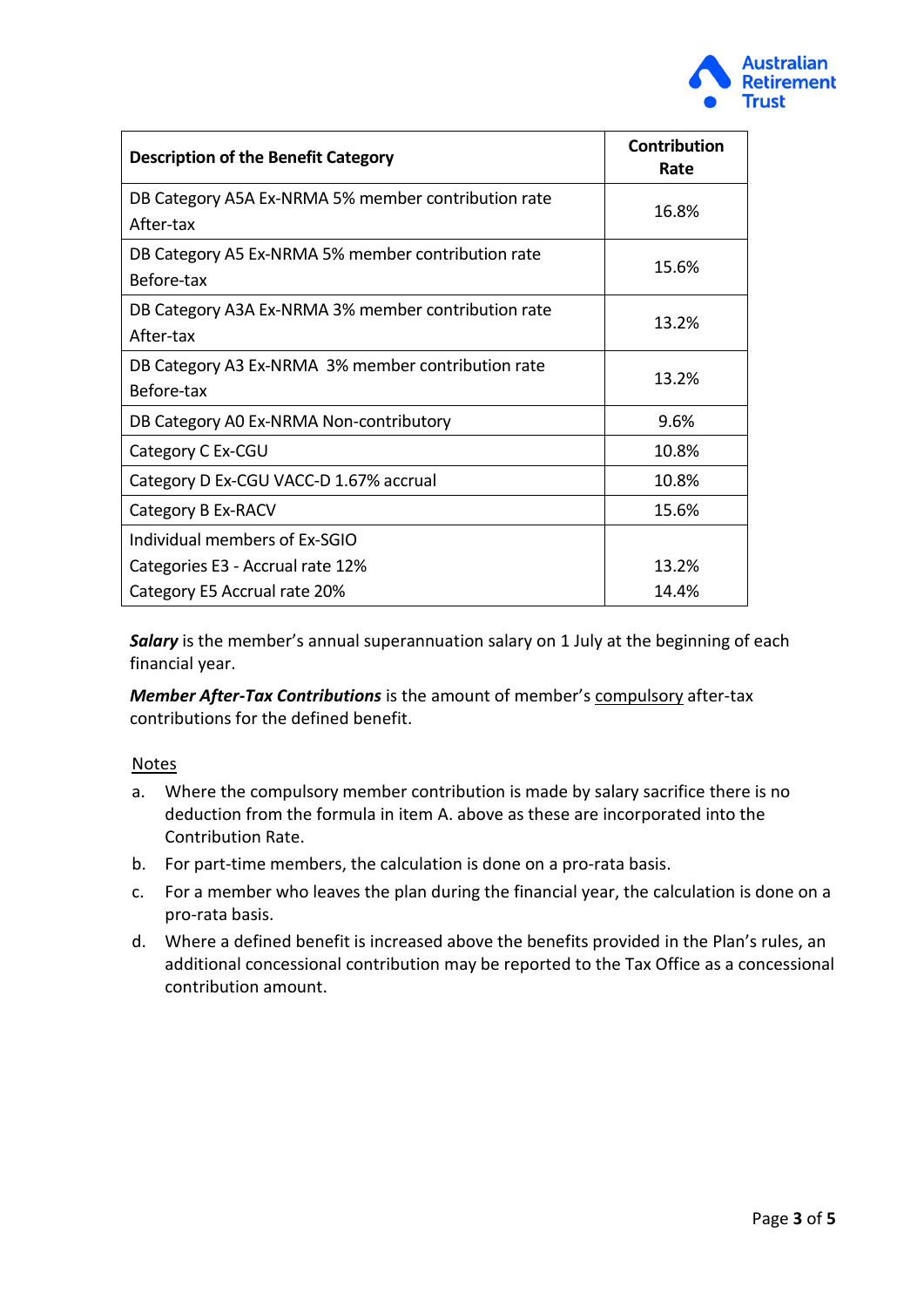

#### *B. Accumulation Component*

The amount of concessional contributions during a financial year to provide accumulation benefits that are not included in item A. above (the notional taxed contributions component). For example:

- Additional salary sacrifice contributions above the compulsory defined benefit member contribution amount.
- Additional employer contributions allocated to a separate accumulation account that is payable in addition to the basic defined benefit component.
- The 0.05% p.a. on a defined benefit member's Additional accumulation account that represents the administration fee paid by your employer.

# *4. Grandfathering Arrangements for Defined Benefit Members*

Grandfathering arrangements may apply if you were a defined benefit member on 12 May 2009 and the Notional Taxed Contribution (item A above) exceeds the concessional contribution cap.

Note that grandfathering arrangements do not apply to the Division 293 Tax.

If you are eligible for grandfathering, then the maximum amount of the Notional Taxed Contribution under item A above will be equal to the concessional contribution cap for the financial year.

The Grandfathering arrangements cease to apply in certain circumstances, for example:

- If the rules have changed or a discretion is exercised to improve the member's defined benefit;
- If the member has moved to a new benefit category and the Contribution rate increases;
- If the method of calculating superannuation salary has changed in a way that would increase the superannuation salary;
- If the rate of superannuation salary increase is more than 50% in 1 year on a non-arms length basis; or
- If the rate of superannuation salary increase is more than 75% over 3 years on a non-arms length basis.